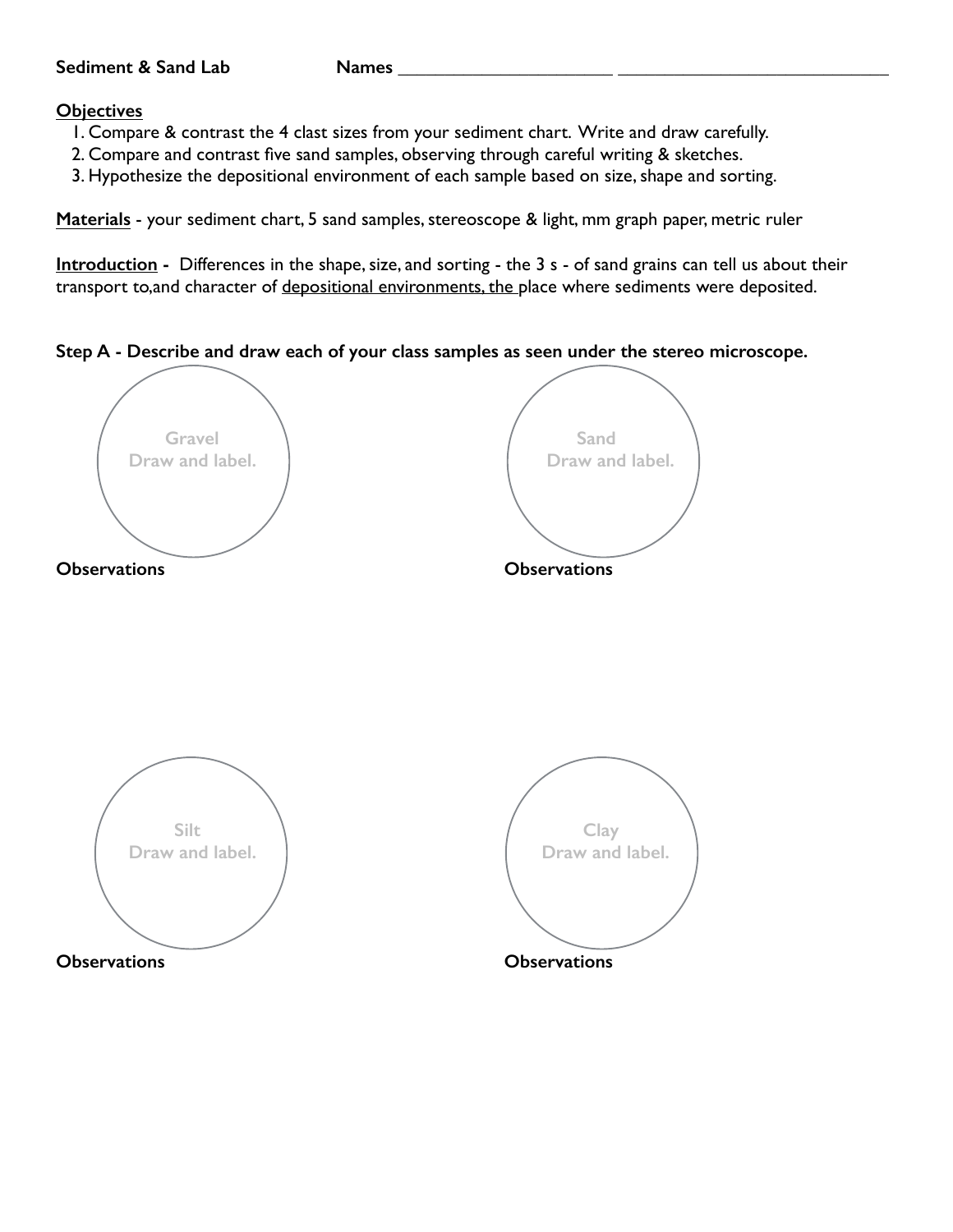**Step B - Obtain the 4 sand samples. Observe each sand sample one at a time with the scope/loupe. Draw and describe each of your sand samples. Be careful not to cross-contaminate.** 



A. *Environment of Deposition - Energy & Sorting* - Your sand samples may show evidence of having been deposited in a c*onstant energy environment* (high, medium, or low energy) or a *fluctuating energy environment*. A high-energy environment results in well-sorted grains, grains of mostly one size. This means that the sediment was 1) transported for a long time and/or over a long distance and 2) also deposited in a fairly consistent energy environment. A consistent energy environment could be fast, medium or slow water or wind just as long as the energy is constant. An environment such as a beach has high kinetic energy because of wave action. A constantly swiftly flowing river is similar.

In contrast, a fluctuating environment mixes grain sizes. A poorly-sorted sand has a wide range of grain sizes because the energy of the environment changed. Using the charts below, categorize the sorting & rounding of each of the 5 samples with a  $\sqrt{}$  or X.

Sand and gravel are moved in the bed load while silt and clay are suspended. In medium and low energy environments, motion decreases and silt drops. The presence of clay indicates that water was practically still.



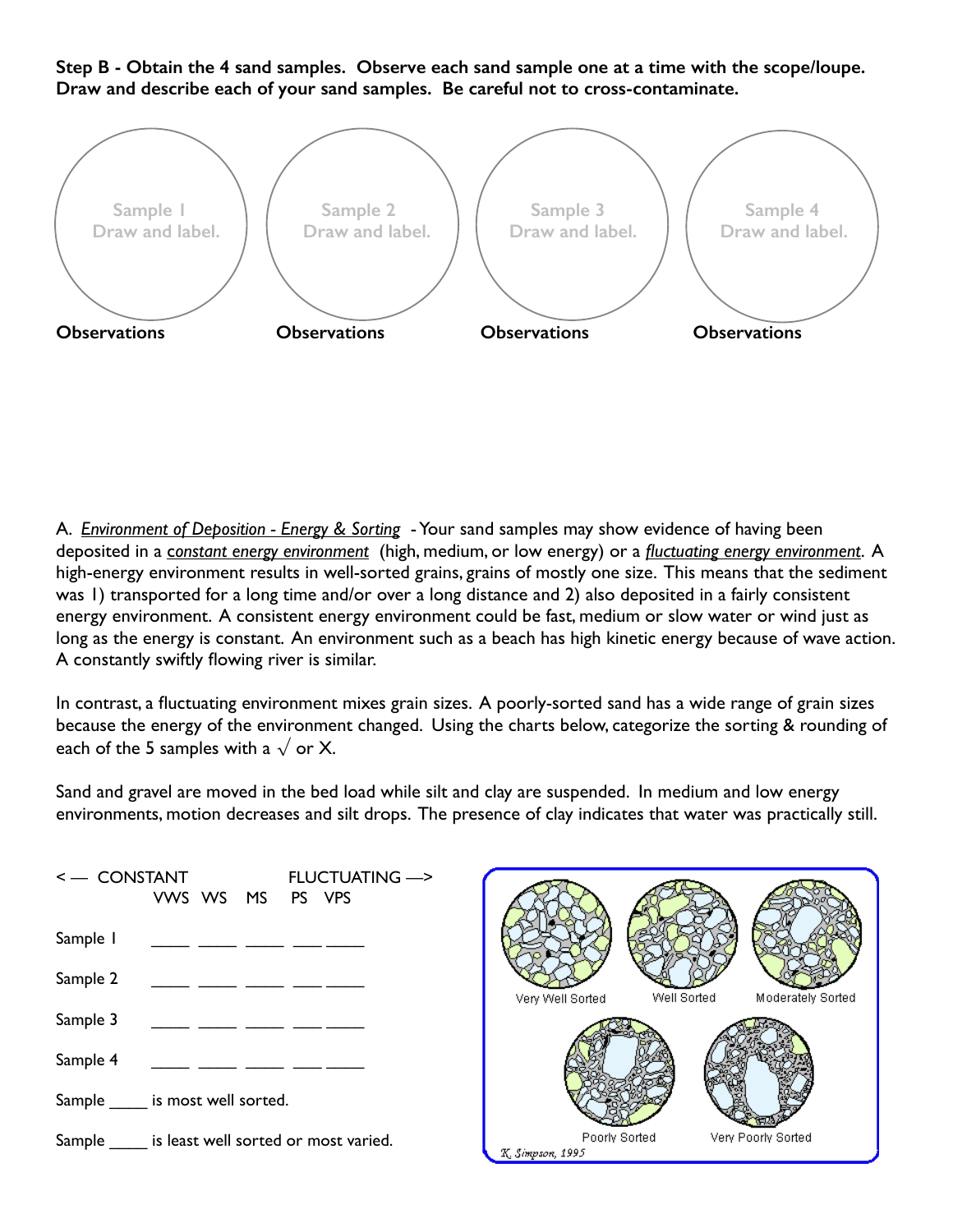B**.** *Environment of Deposition - Rounding & Grain Shape* **-** Are your sand grains more like a ball or more like a sub sandwich? This is sphericity. Are the surfaces of the grains smooth or bumpy? This is angularity. These characteristics can give us clues to where the sand was deposited. A *highly spherical, well-rounded* sand grain has traveled far from its original source and/or has been constantly weathered and eroded back and forth. In sand dunes, grains are constantly weathered and transported by wind and tend to be the most spherical and smoothly rounded. *Low sphericity, angular sand* grains likely have had short transport times and were dropped quickly. Categorize below both the sphericity (HIGH SPHERICITY = HS, LOW SPHERICITY = LS) and the roundness (angularity) of each of the 5 samples with a  $\sqrt{}$  or X.



Sample was transported for a longer time or farther. Sample was transported for a shorter time or less far.

C. *Grain Size* - Select 20 grains of each sample. Use the grain size chart below and a metric ruler or the mm sized graph paper below to measure their size. Record your findings.



Based on the average grain size, sample(s) \_\_\_\_\_\_\_\_ indicate(s) at least one period of high energy needed for transport and deposition.

| Grain size<br>(metric) | Name                |  |
|------------------------|---------------------|--|
| $1 - 2$ mm             | Very coarse<br>sand |  |
| $0.5 - 1$ mm           | Coarse sand         |  |
| $0.25 - 0.5$ mm        | Medium sand         |  |
| 125-250 µm             | Fine sand           |  |
| 62.5-125 µm            | Very fine sand      |  |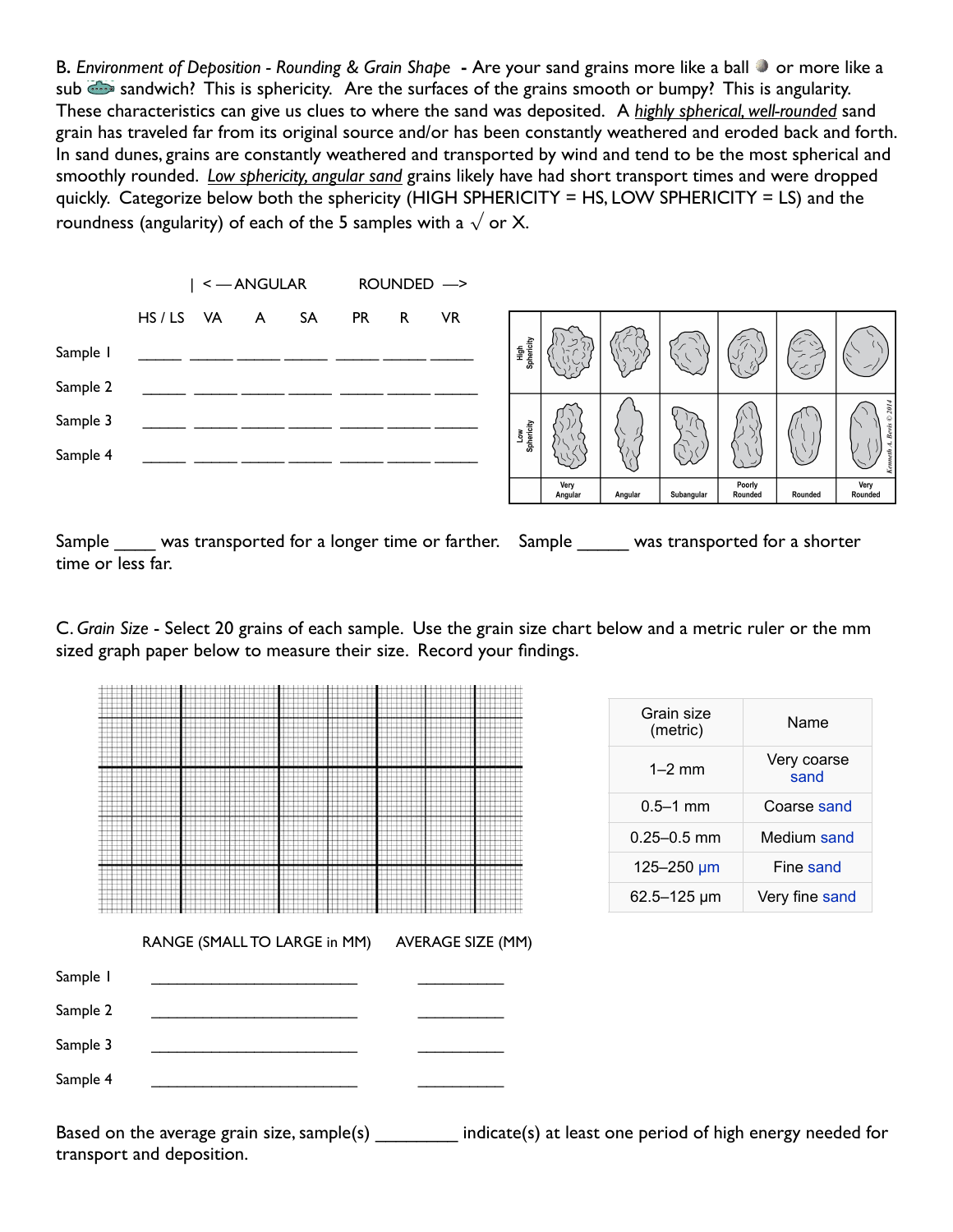D. *Minerals* - Most sands contain few hard-to-weather minerals such as quartz (most common grain present & only grain present in mature sands; white/grey, or glassy), feldspar (pinkish or white/grey, may look blocky), muscovite (flat silvery or black glittery sheets), and even magnetite or ilmenite (black/steel gray, magnetite is magnetic). Try to group grains according to observed mineral types. Estimate the occurrence of the identified mineral types by percent (you may include "unknown" as a percent).

Minerals & Estimated Percentage

| Sample 1 |  |
|----------|--|
| Sample 2 |  |
| Sample 3 |  |
| Sample 4 |  |

E. *Conclusion: The Environment of Deposition* - Your sand samples may have come from an ocean beach, a desert wash below mountains, a delta (where a river entering another body of water slows and drops sediments), a glacial lake, a side channel of a stream, or other site. Use your observations from above to hypothesize which sample is from which environment and then explain how you arrived at that conclusion. We think...

| Draw a sketch of each environment where the sands were deposited. |          |                                                                                            |        |  |  |
|-------------------------------------------------------------------|----------|--------------------------------------------------------------------------------------------|--------|--|--|
| Sample 1                                                          | Sample 2 | Sample 3                                                                                   | Sample |  |  |
|                                                                   |          | 5. What are 2 reasons that a depositional environment may experience fluctuating energies? |        |  |  |
| А.                                                                | В.       |                                                                                            |        |  |  |